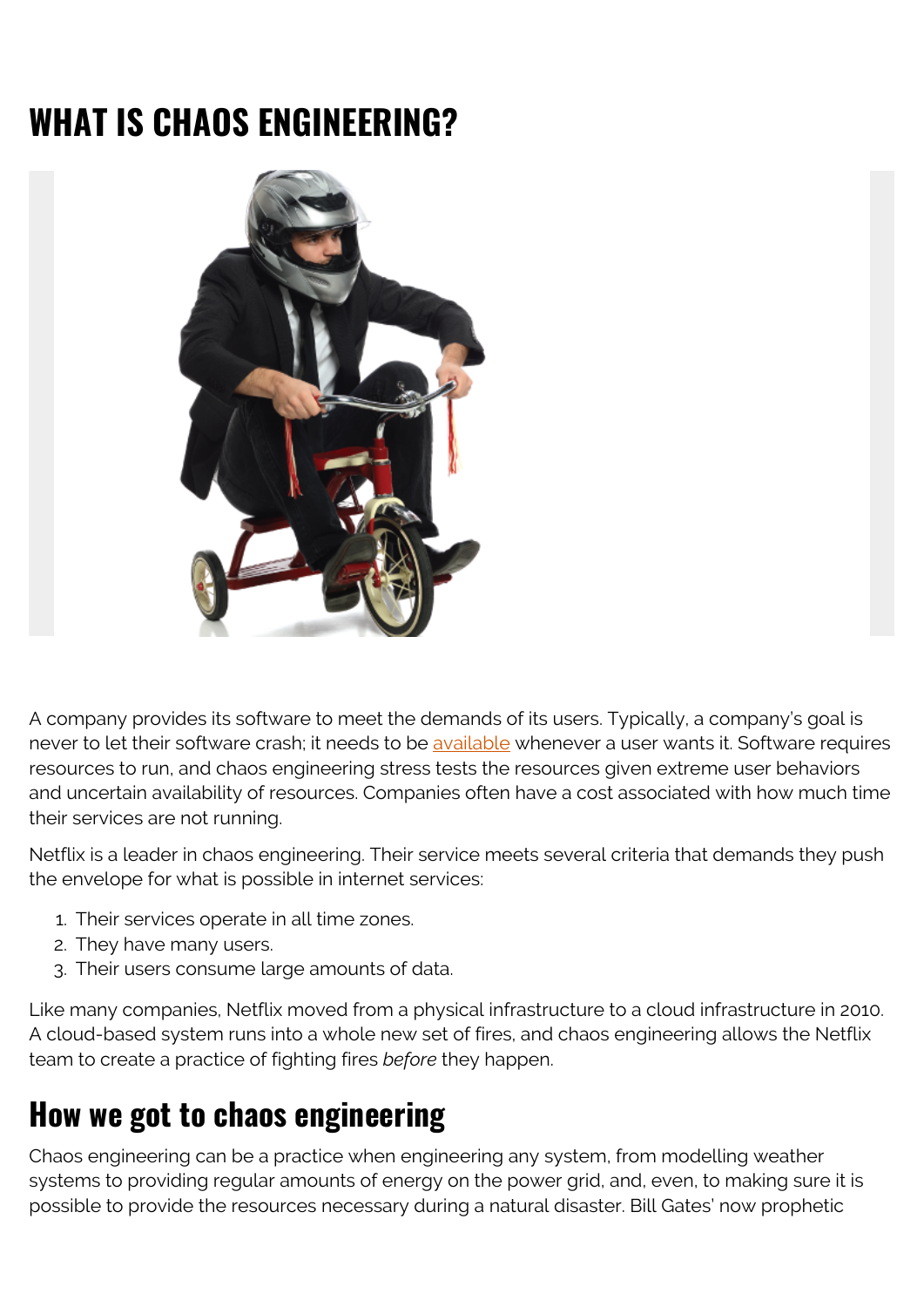[warning](https://www.ted.com/talks/bill_gates_the_next_outbreak_we_re_not_ready) was based on his team's use of chaos engineering.

The chaos engineering practice grew in the 2010s because more and more companies found themselves maintaining large [chaotic systems.](https://www.oreilly.com/library/view/chaos-engineering/9781491988459/) First, there are more services being offered in the world. Second, the types of services offered are more complex. Mobile devices, mobile internet, and app stores have created a new around-the-clock, around-the-globe user base that demands a more complex service.

Technologies like cloud services have developed to accommodate this new user. Finally, cloud services create a chaotic environment much different than installing a piece of software to a local computer using a CD, and chaos engineering is a good practice among any tech company to ensure their service is provided.

## **Benefits of performing chaos engineering**

A company's reputation and bottom-line decrease when their services go down. This cost can be calculated as a dollar-per-hour metric and has become common in many company's KPIs. A sophisticated team uses chaos engineering to decrease the amount of downtime costs.

When a user streams using Netflix, and their Netflix service fails, they may switch to a YouTube video and Netflix loses money because they were unable to retain that user's attention. Facebook loses ad revenue when its ads stop working, and Blizzard Entertainment loses video game players if it is known to have regular server outages.

A team would engineer their systems to figure when and why their system might fail, and then figure out how to design their system not to fail.

## **How chaos engineering works**

The engineering community developed **Principles of Chaos Engineering**, and its primary objective is to increase the [resiliency](https://blogs.bmc.com/blogs/resiliency-vs-redundancy/) of a system. By testing a system with random failures, DevOps teams get to understand their system's weaknesses. This lets them make informed decisions around prioritizing tasks to upgrade their systems.

Testing is conducted through chaos experiments. The experiment has a hypothesis for its expected outcome, then observes and compares the actual outcome with the expected outcome. The team's next moves can be decided from there, perhaps based on previous [community experience](https://github.com/dastergon/awesome-chaos-engineering).

Questions chaos engineering answers tend to go like this: **Can we provision the resources to provide our service if…**

- ...a time zone of servers goes out entirely?
- ...a user's network continually cuts in and out?
- ...spin-up time takes too long or a server fails to start altogether?

## **Chaos tool, Chaos Monkey**

At the top of its field, Netflix is pushed to innovate. For chaos engineering, it has built a tool called [Chaos Monkey](https://github.com/Netflix/chaosmonkey) to help test its system against random failures. According to the project's GitHub, "Chaos Monkey randomly terminates virtual machine instances and containers that run inside of your production environment. Exposing engineers to failures more frequently incentivizes them to build